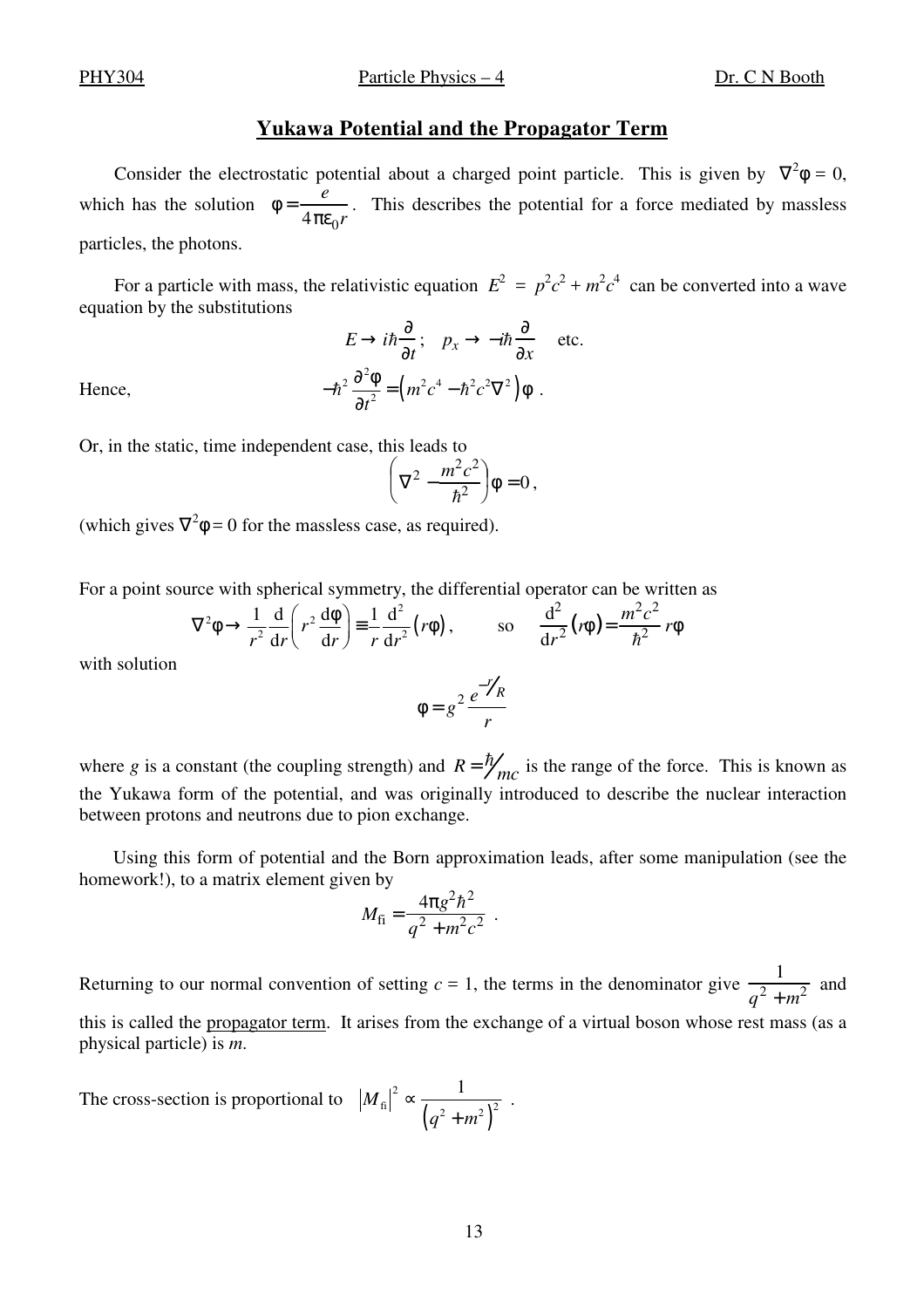PHY304 Particle Physics – 5 Dr. C N Booth

## **Invariance Principles and Conservation Laws**

Without invariance principles, there would be no laws of physics! We rely on the results of experiments remaining the same from day to day and place to place. An invariance principle reflects a basic symmetry, and is always intimately related to a conservation law (and to a quantity that cannot be determined absolutely). The proofs presented in the lectures rely on some key results from quantum mechanics.

*It is not necessary to be able to reproduce the following proofs, but you must be able to use the results.* 

First, operators corresponding to physical observables are Hermitian. That is, they obey  $(\hat{A}\psi)^* = \psi^* \hat{A}$  for any wave-function  $\psi$ . The proof is as follows.

The expectation value of an observable  $\langle a \rangle = \int \psi^* \hat{A} \psi \, d^3 \mathbf{r}$  must be real.

$$
\Rightarrow \int \psi^* (\hat{A}\psi) d^3 \mathbf{r} = \int \psi (\hat{A}\psi)^* d^3 \mathbf{r}
$$
 (1)

*i*

We can expand  $\psi$  in terms of another set of wave-functions,  $\phi_i$ .  $\psi = \sum c_i \phi_i$  $\Psi = \sum c_i \phi_i$ . Substitute this into (1).

$$
\Rightarrow \int \sum_{i} c_{i}^{*} \phi_{i}^{*} \left( \hat{A} \sum_{j} c_{j} \phi_{j} \right) d^{3} \mathbf{r} = \int \sum_{j} c_{j} \phi_{j} \left( \hat{A} \sum_{i} c_{i} \phi_{i} \right)^{*} d^{3} \mathbf{r}
$$

$$
\Rightarrow \sum_{i} \sum_{j} c_{i}^{*} c_{j} \int \phi_{i}^{*} \hat{A} \phi_{j} d^{3} \mathbf{r} = \sum_{j} \sum_{i} c_{j} c_{i}^{*} \int \phi_{j} \left( \hat{A} \phi_{i} \right)^{*} d^{3} \mathbf{r}
$$

But *c<sub>i</sub>* and *c<sub>j</sub>* are arbitrary, so  $\int \phi_i^* \hat{A} \phi_j d^3 \mathbf{r} = \int \phi_j (\hat{A} \phi_i)^* d^3 \mathbf{r}$ , and as this is for any  $\phi_i$ ,  $\phi_i^* \hat{A} = (\hat{A} \phi_i)^*$ , as required.

Next, we use this identity to show the important result that **operators which commute with the Hamiltonian** (the operator for total energy)  $\hat{H}$  **correspond to quantities which are conserved,** that is **they are "constants of the motion"**.

Consider the time-dependence of  $\langle a \rangle = \int \psi^* \hat{A} \psi \, d^3r$  where we assume that  $\hat{A}$  does not depend explicitly on time *t*. (i.e.  $\hat{A}$  is not  $\hat{A}(t)$ .)

Then 
$$
\frac{d\langle a\rangle}{dt} = \iint \left(\frac{d\psi^*}{dt}\hat{A}\psi + \psi^*\hat{A}\frac{d\psi}{dt}\right)d^3r.
$$

We make use of the time-dependent Schrodinger's equation:  $\hat{H}\psi = i\hbar$ *t*  $\psi = i\hbar \frac{\partial \psi}{\partial x}$ ∂  $\hbar \frac{\sigma \Psi}{2}$ . Hence  $\frac{\partial \Psi}{\partial x} = -\frac{i}{h} \hat{H}$  $\frac{\partial \Psi}{\partial t} = \frac{-i}{\hbar} \hat{H} \Psi$  with its complex conjugate  $\frac{\partial \Psi^*}{\partial t} = \frac{i}{\hbar} (\hat{H} \Psi)^2$  $\mu^* = \frac{i}{i} (\hat{H} \psi)^*$  $\frac{\partial \psi^*}{\partial t} = \frac{i}{\hbar} \left( \hat{H} \psi \right)^*.$ 

*t t* But  $\hat{H}$  is a Hermitian operator, so from the above result  $\frac{\partial \psi^*}{\partial t} = \frac{i}{\hbar} \psi^* \hat{H}$ *t*  $\frac{\partial \psi^*}{\partial t} = \frac{i}{\hbar} \psi^* \hat{H}$ .

Hence 
$$
\frac{d\langle a \rangle}{dt} = \int \left( \frac{i}{\hbar} \psi^* \hat{H} \hat{A} \psi - \frac{i}{\hbar} \psi^* \hat{A} \hat{H} \psi \right) d^3 \mathbf{r} = \frac{i}{\hbar} \int \left( \psi^* \left[ \hat{H}, \hat{A} \right] \psi \right) d^3 \mathbf{r} = 0 \text{ if } \hat{H} \text{ and } \hat{A} \text{ commute.}
$$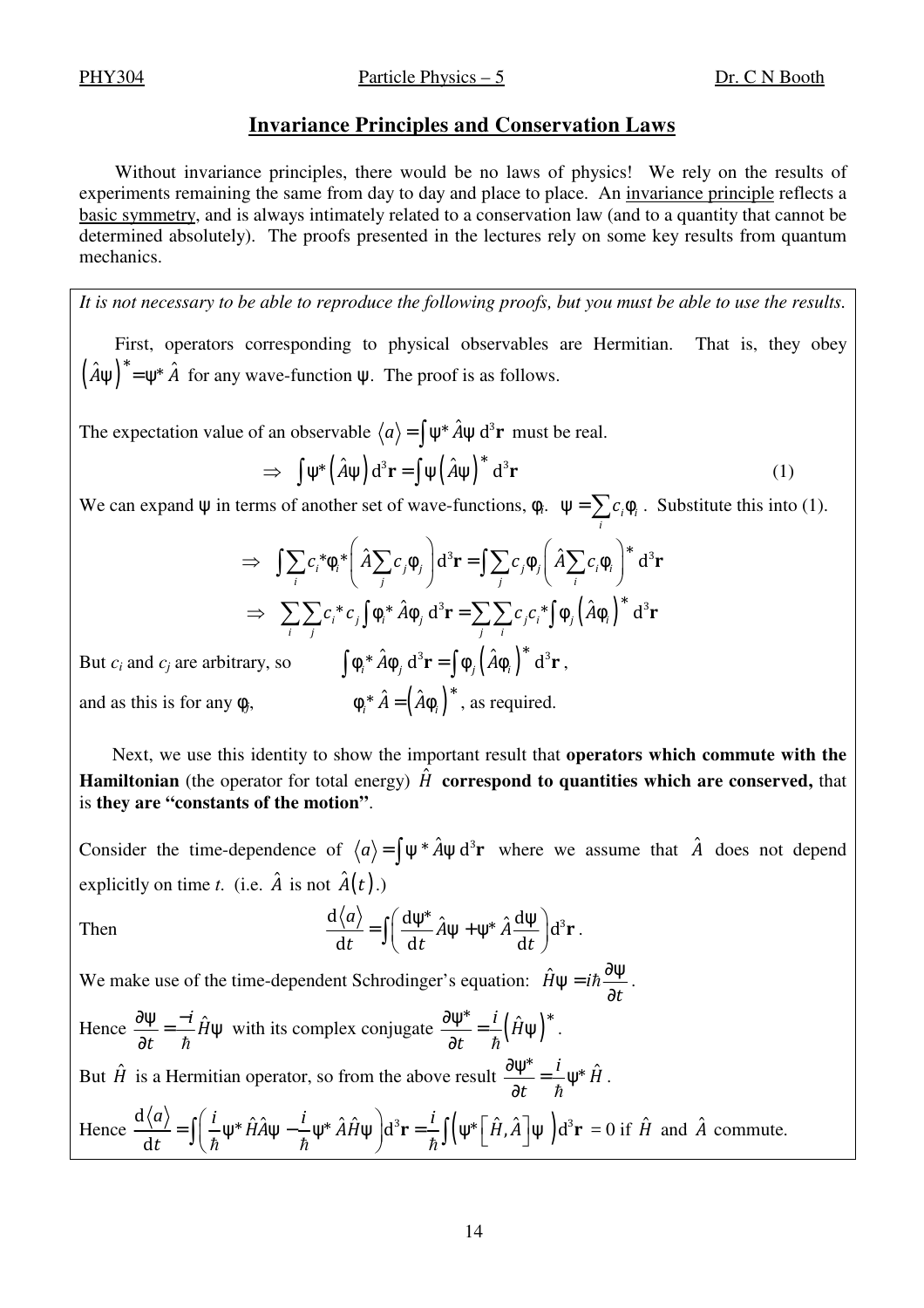Some classical invariance principles are related to the nature of space-time. Invariance of the Hamiltonian (the operator or expression for total energy) under a translation for an isolated, multiparticle system leads directly to the conservation of the total momentum of the system. This can be demonstrated classically, but we will take a quantum mechanical approach, defining an operator  $\hat{D}$ which produces a translation of the wavefunction through δ*x*:

$$
\hat{D}\psi(x) = \psi'(x) = \psi(x + \delta x).
$$
\nthat

\n
$$
\hat{D} \equiv \exp(i\hat{P}\delta x/\hbar) \quad \text{where } \hat{P} \text{ is the momentum operator.}
$$

Then it can be shown the

 $\hat{P}$  is said to act as a "generator of translations". Now since the energy of an isolated system cannot be affected by a translation of the whole system,  $\hat{D}$  must commute with the Hamiltonian operator  $\hat{H}$ , i.e.  $[\hat{D}, \hat{H}] = 0$ ; it must therefore also be true that  $[\hat{P}, \hat{H}] = 0$ , and so  $\hat{P}$  has eigenvalues which are constants of the motion.

We therefore have three equivalent statements:

- i) The Hamiltonian is invariant under spatial translations. (Equivalently, it is impossible to determine absolute positions.)
- ii) The momentum operator commutes with the Hamiltonian.
- iii) Momentum is conserved in an isolated system.

Another conserved quantity is **electric charge**, corresponding to an invariance of physical systems under a translation in the electrostatic potential. In classical electrostatics, absolute potential is arbitrary – the physics only depends on potential *differences*. Assuming this fact remains true, we can consider what would be the consequences of the possibility of creating and destroying electric charge. By hypothesis, the energy required to create a charge  $Q$  at a potential  $\Phi_1$  would be *W*, independent of  $\Phi$ . But we could move the charge to another point at  $\Phi_2$ , liberating an energy  $(\Phi_1 - \Phi_2)Q$ , before destroying it with an energy release *W*: a net energy gain of  $(\Phi_1 - \Phi_2)Q$ . The ability to create or destroy charge thus violates conservation of energy. Inverting the argument, conservation of energy together with invariance with respect to a change in electric potential automatically requires charge to be conserved. Again, an invariance principle implies a conservation law.

Quantum mechanically, we may define a charge operator  $\hat{Q}$  which, when it operates on a wavefunction ψ*q* describing a system of total charge *q*, returns an eigenvalue of *q*.

$$
\hat{Q} \psi_q = q \psi_q
$$

If *q* is conserved,  $\hat{Q}$  and  $\hat{H}$  must commute, and (as will be shown in the lecture) this is assured by invariance under a global phase (or gauge) transformation

$$
\Psi'_{q} = \exp(i \epsilon \hat{Q}) \Psi_{q}
$$

where  $\varepsilon$  is an arbitrary real parameter. This is very closely analogous to the relationship between conservation of momentum and invariance under displacement, as will be demonstrated in the lectures. (Invariance under a *local* gauge transformation, where ε can depend on space and time, has much greater consequences, but that is beyond the scope of this lecture course.)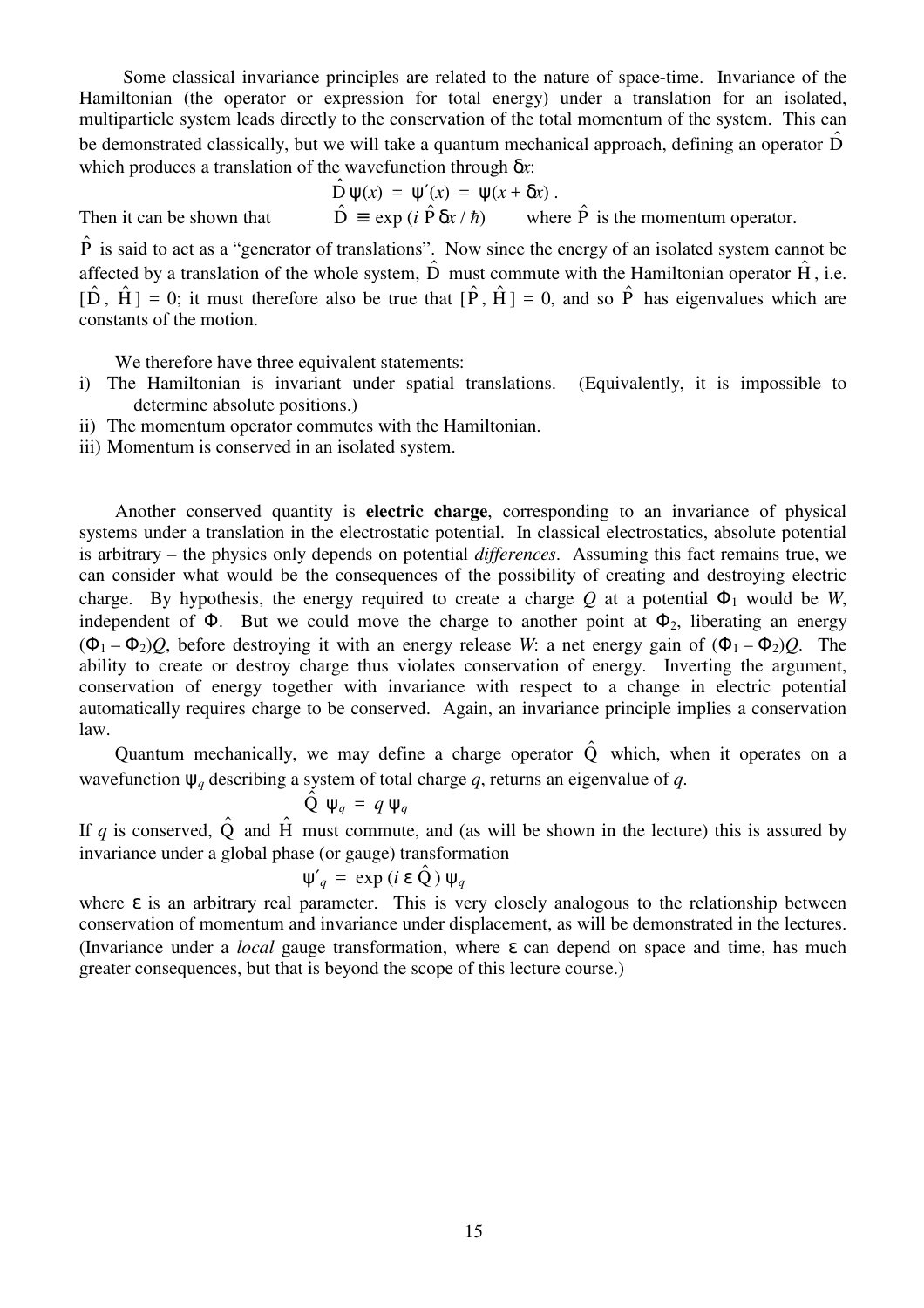The above continuous transformations led to additive conservation laws – the sum of all charges or momenta is conserved. There are also discrete or discontinuous transformations, which lead to multiplicative conservation laws. An important group of these are parity P, charge conjugation C and time reversal T.

The parity operator inverts spatial coordinates. It therefore transforms *x* into  $-x$ , *p* into  $-p$  etc. In other words, polar vectors change sign; axial vectors, such as angular momentum *J*, do not.

Now  
\n
$$
P \psi(\underline{x}) = \psi(-\underline{x}).
$$
\n
$$
P^2 \psi(\underline{x}) = P \psi(-\underline{x}) = \psi(\underline{x}).
$$
\nThe parity operator thus has eigenvalues of +1

The parity operator thus has eigenvalues of  $\pm 1$ .

If  $P \psi(x) = +\psi(x)$  the wavefunction is said to have *even* parity, while if  $P \psi(x) = -\psi(x)$  it has *odd* parity. (Note that wavefunctions do not have to be eigenfunctions of parity.)

The spherical harmonics  $Y_l^m(\theta, \phi)$  (met in atomic physics and elsewhere) are examples of eigenfunctions of the parity operator. (If they are not familiar, look them up!) By considering a reflection in the origin, it should be clear that in spherical polar coordinates, the parity operator causes

$$
r \to r \text{ (unchanged)}
$$
  
\n
$$
\theta \to \pi - \theta
$$
  
\n
$$
\phi \to \pi + \phi
$$
,

and by inspection of the form of the spherical harmonics it can be seen that  $Y_l^m$  changes sign if *l* is odd and remains the same if it is even,

i.e. 
$$
P Y_l^m = (-1)^l Y_l^m
$$
.

Invariance with respect to P leads to multiplicative conservation laws.

E.g. Consider  $a + b \rightarrow c + d$ 

The initial state wavefunction can be written as  $\psi_i = \psi_a \psi_b \psi_l$ , where  $\psi_a$  and  $\psi_b$  are "internal" wavefunctions for particles a and b, and  $\psi_l$  is the wavefunction describing their relative motion which depends on the angular momentum *l*. The P operator affects each factor, so  $P\psi_i = P\psi_a P\psi_b P\psi_l$ If the intrinsic parities of the particles are given by P $\mu = \pi$ ,  $\mu$ , etc., where  $\pi$ , is just a number  $\pm 1$ , then

In the mininsic particles of the particles are given by 
$$
\mathbf{F}\psi_a - \mathbf{r}_a \psi_a
$$
, etc., where  $\mathbf{r}_a$  is just a number  $\pm 1$ , then  
\n
$$
P\psi_i = \pi_a \pi_b (-1)^l \psi_i \quad \text{or} \quad \pi_i = \pi_a \pi_b (-1)^l
$$

i.e. the parity of a multiparticle system is given by the product of the intrinsic parities of the individual particles and the parity of the wavefunction describing their relative motion.

A similar expression can be written for the final state. Thus, if the interaction responsible for the above process is invariant under parity (as the electromagnetic interaction is) then

 $\pi_{\rm a} \pi_{\rm b} (-1)^l = \pi_{\rm c} \pi_{\rm d} (-1)^{l'}$ *where l'is the final relative angular momentum* – the allowed (change in) angular momentum depends on the intrinsic parities of initial and final state particles.

Another discrete transformation is charge conjugation, C, which changes a particle into its antiparticle. This reverses the charge, magnetic moment, baryon number and lepton number of the particle.

Time reversal, T, reverses the time coordinate. However, as will be shown in the lectures, T does not satisfy the simple eigenvalue equation

$$
T \psi(t) = \psi(-t) = a \psi(t).
$$

(In fact, defining T like this not only does not have the desired effect of causing momentum to be reversed while leaving energy unchanged, it results in a wavefunction which does not obey Schrodinger's equation.)

Instead T must be defined by  $T \psi(t) = \psi^*(-t)$ .